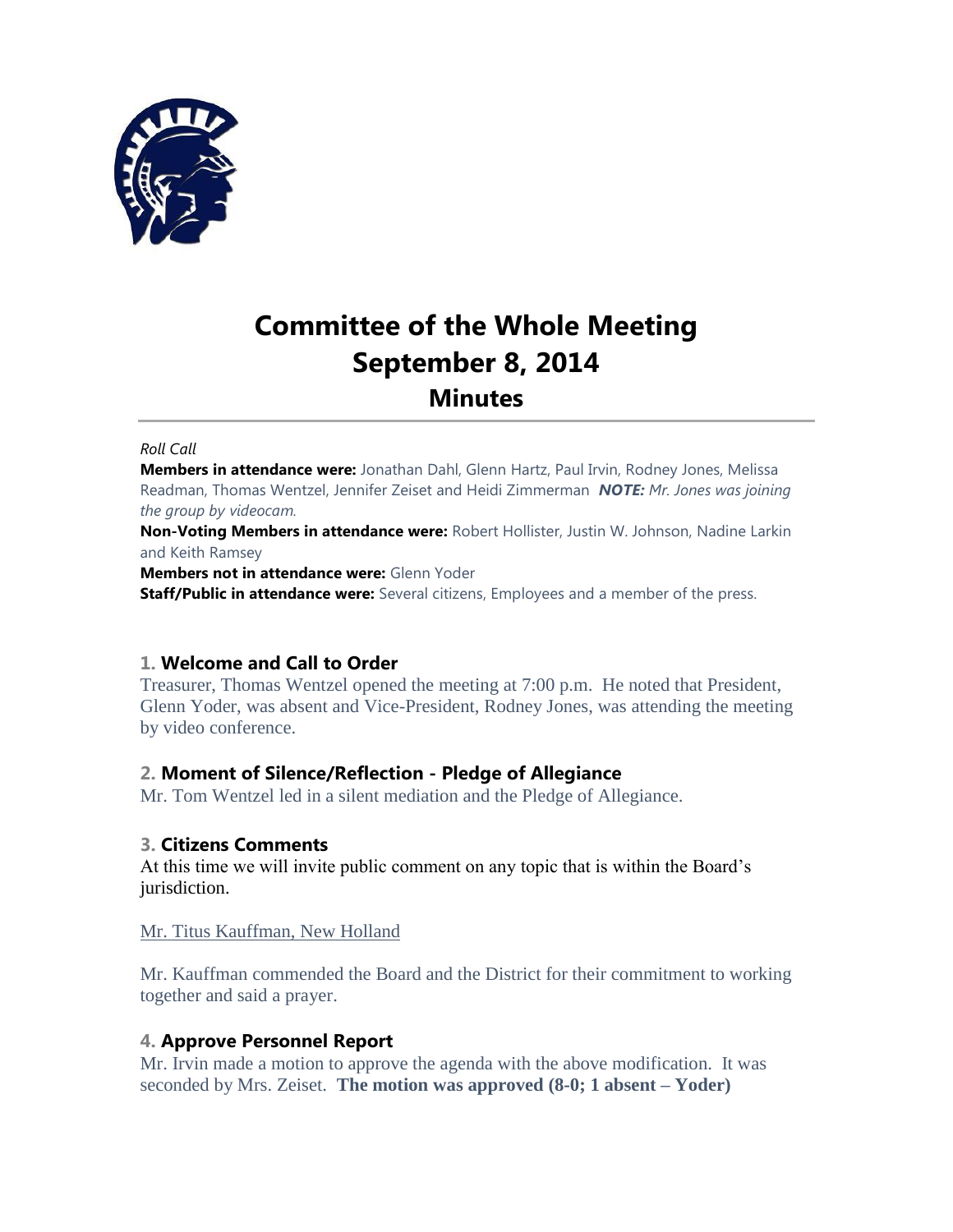### **5. Presentation**

#### **5.1** Mathematics K-12

Carol Kelsall, K-12 Math Coordinator presented to the Board what changes where being made in Math programs throughout the district. Elementary schools are moving from Master Standards by Quarter to Units of Instruction and from Common Quarterly Assessments to Common Unit Assessments. Middle School has revised its Math curriculum with Unit Assessments into new templates as well as reviewed curriculum to make sure it was in line with PA Core Standards. High School Math Departments have made revisions to their Geometry co-taught course. There also is the introduction of Algebra 2.0 which is the integration of Algebra I and Algebra II.

#### **6. Property and Services**

**6.1** Action Items – None

**6.2** Information Items

#### **Blue Ball Parking Lot:**

Jim Hocker, Derck & Edson, and Kevin Kuffa, Crabtree, Rohrbaugh & Associates, will be at the meeting to discuss an option to add additional parking to alleviate the parking issues at Blue Ball.

Mr. Rasmey introduced architects, Jim Hocker of Derck & Edson and Kevin Kuffa of Crabtree, Rohrbaugh & Associates as contributors in the Brecknock Elementary School project. He announced to the Board the issues and concerns of the township with regard to parking and traffic control at Blue Ball Elementary School. A sketch plan, a preliminary schedule and estimated cost of \$226,278 were presented to the Board. The plan would include a longer and more accessible queue for parent pickup and approximately 40 additional parking spaces totaling approximately 100 spaces for parking at Blue Ball.

Mr. Ramsey informed the Board that the District was not looking for approval for the project, but just the agreement that the District could pursue the initial conversations to prepare actual bids and plans to present to the Board at a later date.

Several Board members commented on the project and their concern of the costs. They hoped to see more budget minded proposals and options when it was presented officially.

## **7. Program**

**7.1** Approve Assistant to the Superintendent signing Agreement between Eastern Lancaster County School District and Dellicker Strategies, LLC.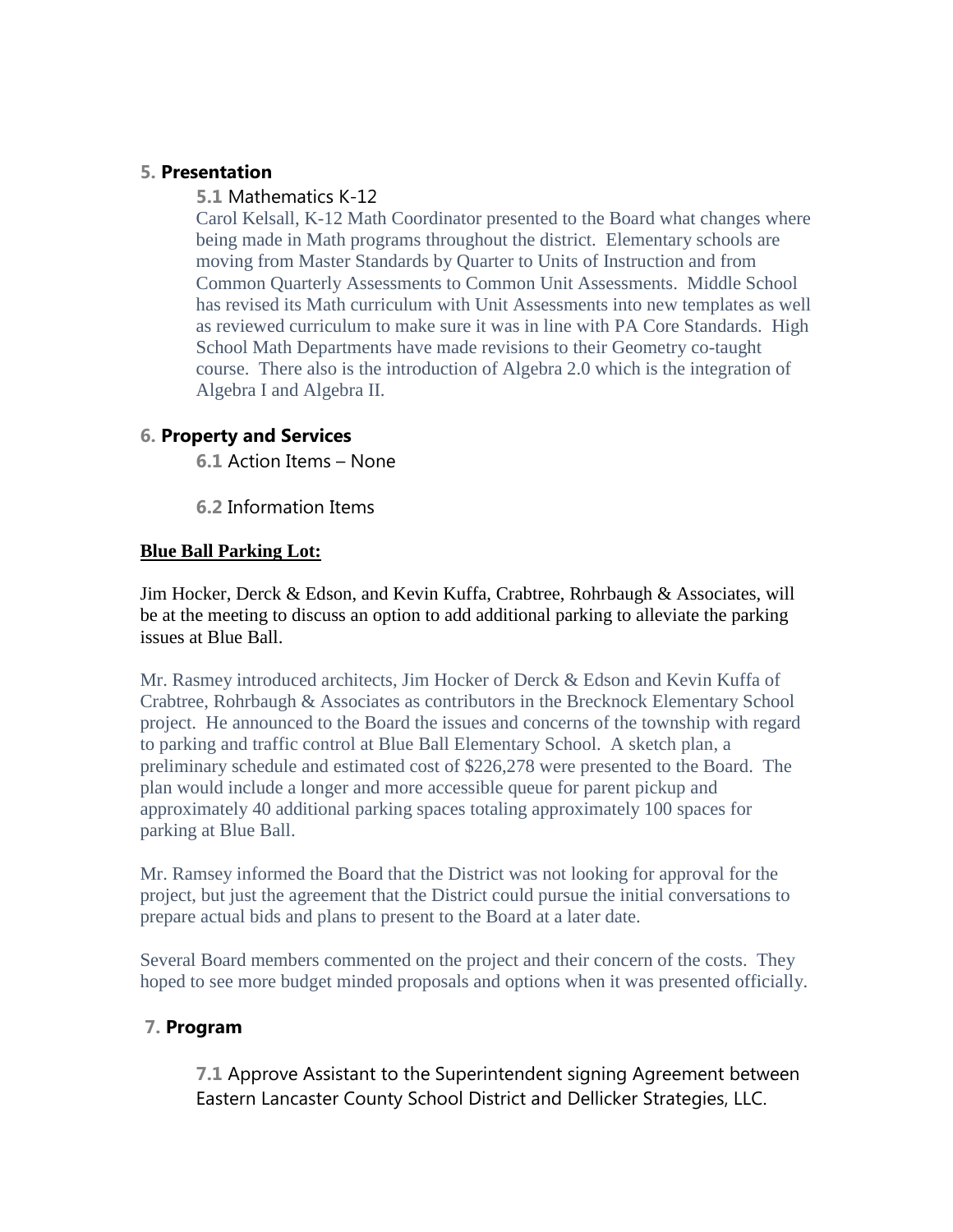Dellicker Strategies, LLC has been working for the past two years with the Eastern Lancaster County School District to provide consulting services pertaining to our Hybrid Learning Model. During the 14-15 school year, Dellicker Strategies will work with the District and IU13 to provide the following services:

- Help implement hybrid learning at all three elementary schools Grades  $1 \& 6$
- Help the District define and measure success of the program
- Develop action plans to facilitate the rollout at elementary and the continued implementation at the secondary level
- Help develop internal capacity to continue the program once consultation services are no longer needed
- Provide monthly performance reports based on walk throughs and teacher discussion

In addition, Dellicker Strategies works closely with the state legislature and PDE to provide state funding for the Hybrid Learning Initiative, which the District has been a part of for the past two years.

The cost of this agreement to the District is \$15,000.00.

Dr. Larkin informed the Board that due to continued expertise learned by our tech integrators and IU13 collaborators, the cost for consulting services with Dellicker Strategies, LLC has decreased these past several years from \$100,000 to the current cost of \$15,000.

# **7.2** Approval of Affidavits of Guardianship

**7.3** Approve the Board President and Board Secretary signing a Contract of Service between PA Educator.net and the Eastern Lancaster County School District

The District uses PAEducator.net to recruit teachers for open positions in the school district. The cost of the year is \$2,700.00.

Dr. Larkin informed the Board that PA-Educator.net has been instrumental in helping the District search and sift through the many applicants that apply for the professional vacancies available in the District.

# **7.4** Information Items

1. Approval of a new course in mathematics at the high school for the 2014-2015 school year - Algebra 2.0

This course combines Algebra I & Algebra II into one year long course. The content has not changed from previously approved Algebra I and Algebra II courses. The content has been modified and adapted for a combined course.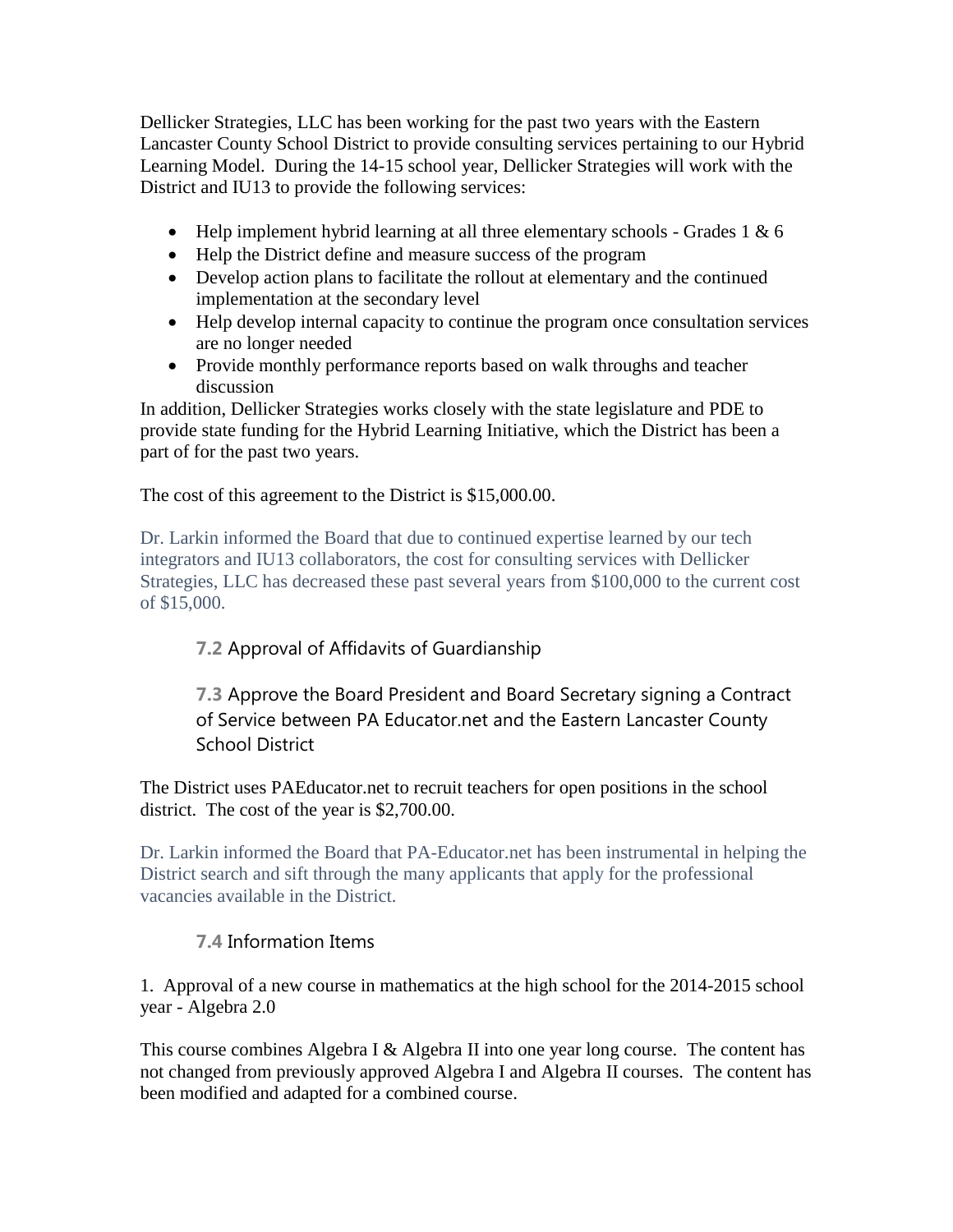Dr. Larkin introduced again, Carol Kelsall, K-12 Math Coordinator who elaborated on the Algebra 2.0 course explaining that Algebra 2.0 integrates topics from both Algebra I and Algebra II that make instructional sense. By taking this course, students will have the fundamentals of Algebra I and Algebra II when taking Keystone tests. She described how the progression of courses would occur with the addition of the new course. Those students who have taken 8<sup>th</sup> Grade Math will take Algebra 2.0 then Geometry. Those students who are currently taking the Algebra I course, in  $8<sup>th</sup>$  grade, will go into an Algebra II course before moving into Geometry.

## **8. Management**

**8.1** Action Items

### **a. Approval of Attendance for Superintendent to attend the following conferences during the course of the 2014-2015 school year:**

**i. Pennsylvania Council of International Education**

Friday, October 17 & Saturday, 18, 2014 Harrisburg, PA Workshops focus teaching global competencies skills in classroom

**ii. Pennsylvania School Board Association in conjunction with Pennsylvania Superintendents' Association Annual Fall Conference** Wednesday, October 22 & Thursday, October 23, 2014 Hershey, PA Various sessions associated with improving education in Pennsylvania. **Note:** A team from ELANCO will present a session on Wednesday, October 22nd

Dr. Hollister presented the Board, per their agreement with the Superintendent, with the two conferences that he wishes to attend for the 2014-2015 school year. He noted to Board Members that they were welcome to attend either of the conferences. The Board Secretary would register anyone who was interested.

# **b. Policy 249 - Bullying**.

 It is recommended by PSBA that the School Administration and School Board review the policy every 3 years.

Mr. Irvin commented that with more control on bullying by the District, the less we would see students registering with cyber schools.

# **8.2** Information Items

## **a. Enrollment figures, including cyber school participation.**